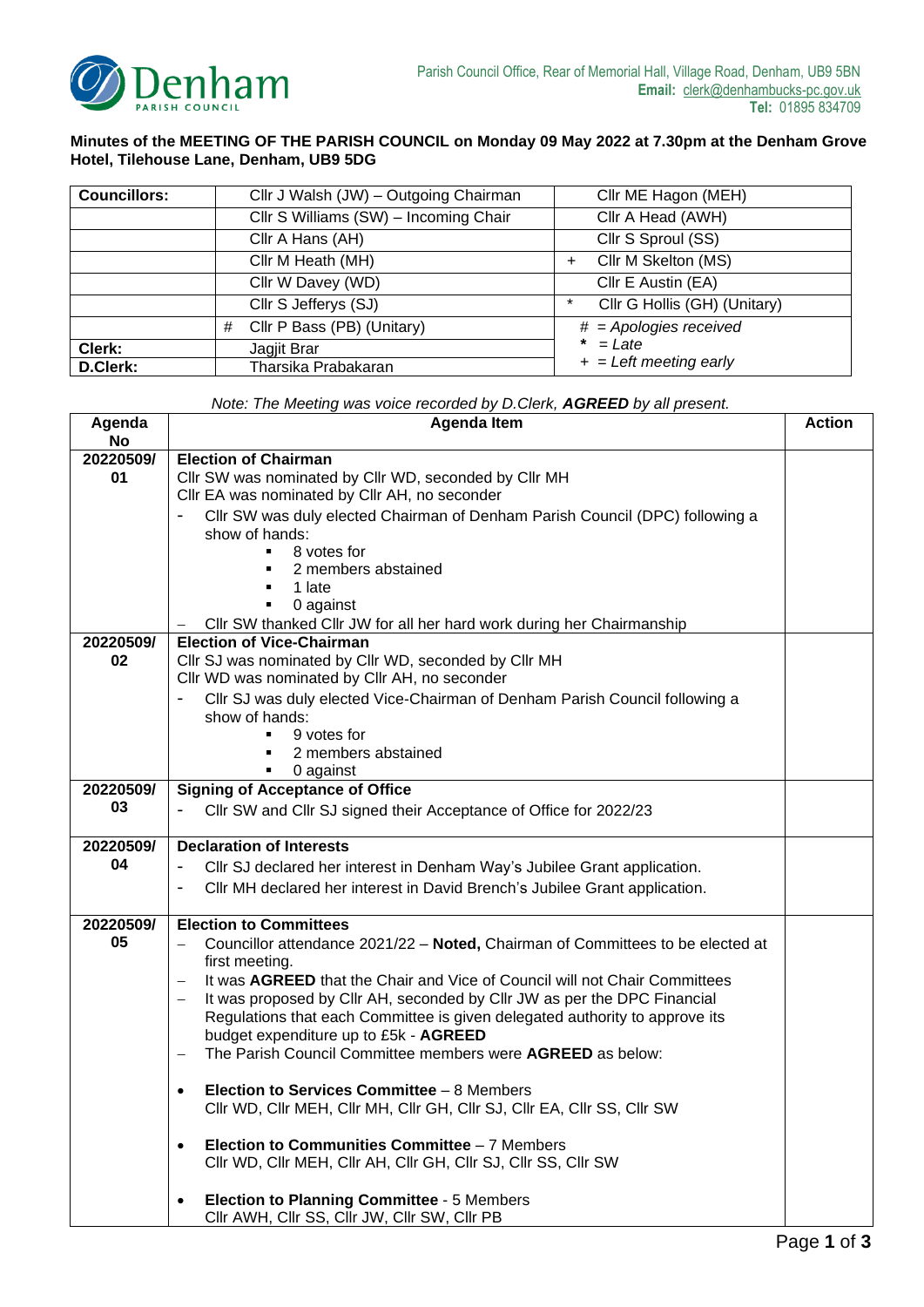

|                 | Election to Finance Committee - 8 Members<br>$\bullet$<br>CIIr AWH, CIIr AH, CIIr MH, CIIr EA, CIIr SS, CIIr JW, CIIr PB, CIIr SJ                                                                                                                                                                                                                                                                                                                                                                                                                                                                                                                                   |                                  |  |
|-----------------|---------------------------------------------------------------------------------------------------------------------------------------------------------------------------------------------------------------------------------------------------------------------------------------------------------------------------------------------------------------------------------------------------------------------------------------------------------------------------------------------------------------------------------------------------------------------------------------------------------------------------------------------------------------------|----------------------------------|--|
|                 | Election to Policy & Procedures Committee - 7 Members<br>$\bullet$<br>CIIr WD, CIIr MEH, CIIr AH, CIIr MH, CIIr EA, CIIr JW, CIIr SW                                                                                                                                                                                                                                                                                                                                                                                                                                                                                                                                |                                  |  |
| 20220509/<br>06 | <b>Election to Outside Bodies</b><br>The Parish Councillors sitting on Outside Bodies were AGREED as below:                                                                                                                                                                                                                                                                                                                                                                                                                                                                                                                                                         |                                  |  |
|                 | Denham Aerodrome Consultative Committee - Cllr JW<br>а.<br><b>b.</b> Denham Against HS2 Committee - Cllr SW<br>c. Denham Bowls Club - Cllr WD<br>d. Denham Cricket Club - Cllr AH<br>Denham Village Hall Management Committee - No members<br>е.<br>Denham Village School Governors - Cllr GH<br>f.<br>New Denham Minerals Liaison Committee - Cllr EA<br>g.<br>h. South Bucks Association of Local Councils - Cllr AWH, Cllr MH, Cllr JW<br>Denham United Ladies Football Club - Cllr SS<br>i.<br>Denham Allotment User Group - Cllr MH<br>J.<br>k. HS2 Liaison Group - Cllr MH, Cllr SW<br>London Greenbelt - Cllr EA<br>L.                                       |                                  |  |
| 20220509/       | <b>Review of Council Policies and Procedures:</b>                                                                                                                                                                                                                                                                                                                                                                                                                                                                                                                                                                                                                   |                                  |  |
| 07              | Council ALL AGREED to adopt the following 14 policies as included in the papers<br>-<br>ACTION - Procedures marked with * are to be reviewed at the next Policy &<br>-<br>Procedures Committee (PPC):                                                                                                                                                                                                                                                                                                                                                                                                                                                               | <b>Clerk</b>                     |  |
|                 | 1. Standing Orders 2022 *<br>2. Financial Regulation<br>3. Councillor Code of Conduct<br>4. DPC Constitution *<br>5. Associate Policy *<br>6. Equality & Diversity<br>7. Whistleblowing<br>8. Recruitment & Selection *<br>9. Health & Safety *<br>10. Safeguarding Policy<br>11. GDPR Policy *<br>12. Website Policy<br>13. Fundraising Policy *<br>14. Councillor Tablet Policy *<br>ACTION: Cllrs to email comments in relation to Standing Orders to Clerk before<br>$\overline{\phantom{0}}$<br>the next PPC meeting.<br><b>ACTION:</b> Clir MEH requested review the NALC Good Councillor's Guide at the<br>$\qquad \qquad \blacksquare$<br>next PPC meeting. | <b>All Clirs</b><br><b>Clerk</b> |  |
| 20220509/<br>08 | <b>Insurance Reviewed</b>                                                                                                                                                                                                                                                                                                                                                                                                                                                                                                                                                                                                                                           |                                  |  |
|                 | DPC Insurance was reviewed and AGREED<br>$\overline{\phantom{a}}$<br><b>ACTION</b> - Cllr EA advised we check for references to the EU when policy is<br>$\blacksquare$<br>renewed in September<br><b>ACTION:</b> Clerk to check the address of the Cricket Field Bungalow on the policy<br>$\qquad \qquad \blacksquare$<br>schedule.<br>Cllr MS left the meeting and thanked all for their hard work.                                                                                                                                                                                                                                                              | <b>Clerk</b><br><b>Clerk</b>     |  |
| 20220509/       | <b>Asset Register Reviewed</b>                                                                                                                                                                                                                                                                                                                                                                                                                                                                                                                                                                                                                                      |                                  |  |
| 09              | DPC Asset Register was reviewed and AGREED<br>$\qquad \qquad \blacksquare$<br>ACTION: Clerk to erase the old Councillor tablets and arrange to donate to a good<br>$\qquad \qquad \blacksquare$<br>cause possibly Denham Village School.                                                                                                                                                                                                                                                                                                                                                                                                                            | <b>Clerk</b>                     |  |